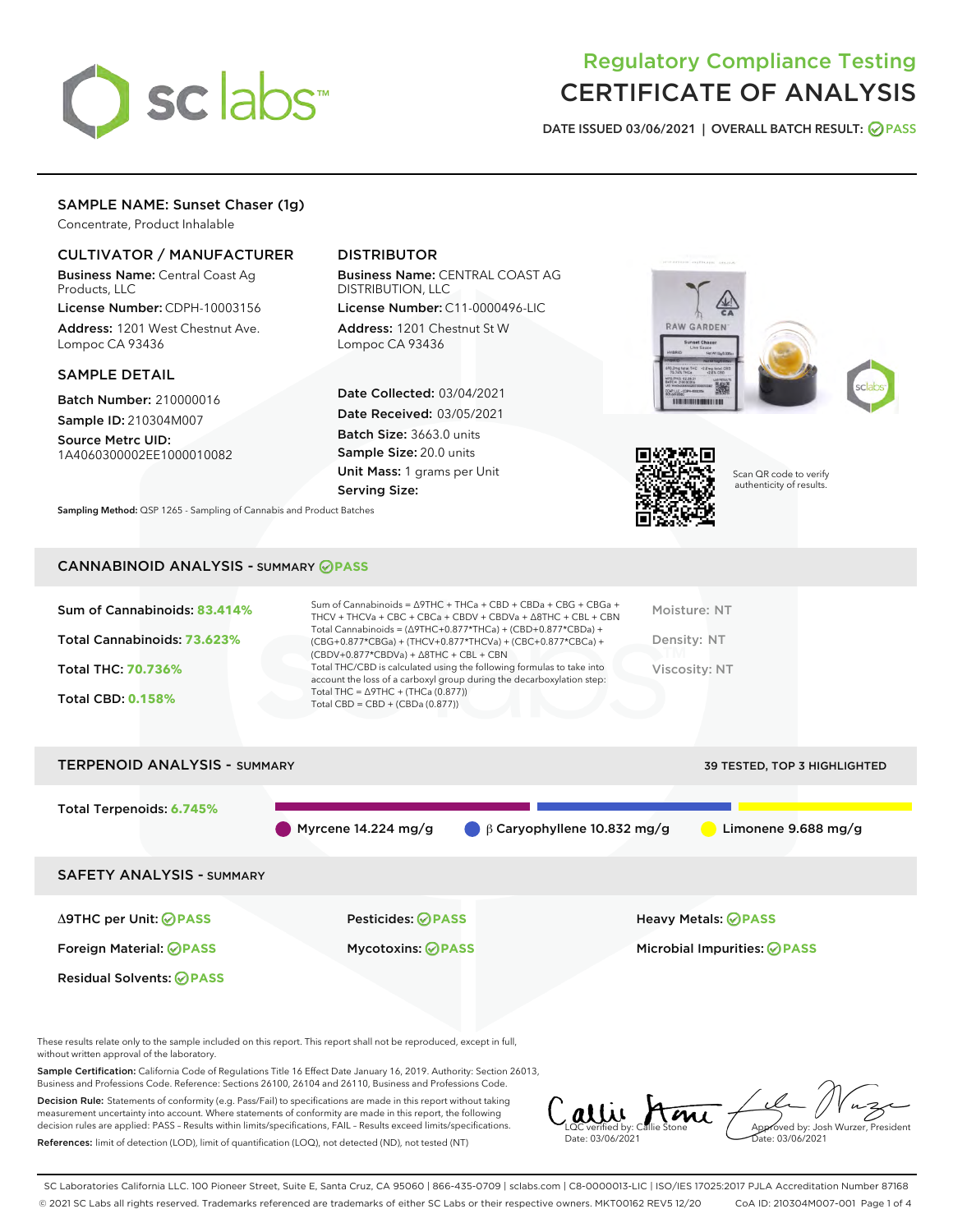



SUNSET CHASER (1G) | DATE ISSUED 03/06/2021 | OVERALL BATCH RESULT: @ PASS

#### CANNABINOID TEST RESULTS - 03/05/2021 2 PASS

Tested by high-performance liquid chromatography with diode-array detection (HPLC-DAD). **Method:** QSP 1157 - Analysis of Cannabinoids by HPLC-DAD

TOTAL CANNABINOIDS: **73.623%** Total Cannabinoids (Total THC) + (Total CBD) + (Total CBG) + (Total THCV) + (Total CBC) + (Total CBDV) + ∆8THC + CBL + CBN

TOTAL THC: **70.736%**

Total THC (∆9THC+0.877\*THCa)

TOTAL CBD: **0.158%** Total CBD (CBD+0.877\*CBDa)

TOTAL THCV: 0.312% Total THCV (THCV+0.877\*THCVa) TOTAL CBC: 0.737% Total CBC (CBC+0.877\*CBCa)

TOTAL CBG: 1.68% Total CBG (CBG+0.877\*CBGa)

TOTAL CBDV: ND Total CBDV (CBDV+0.877\*CBDVa)

| <b>COMPOUND</b>  | LOD/LOQ<br>(mg/g)          | <b>MEASUREMENT</b><br><b>UNCERTAINTY</b><br>(mg/g) | <b>RESULT</b><br>(mg/g) | <b>RESULT</b><br>(%) |
|------------------|----------------------------|----------------------------------------------------|-------------------------|----------------------|
| <b>THCa</b>      | 0.05/0.14                  | ±19.733                                            | 767.83                  | 76.783               |
| <b>A9THC</b>     | 0.06 / 0.26                | ±1.169                                             | 33.97                   | 3.397                |
| <b>CBGa</b>      | 0.1 / 0.2                  | ±0.74                                              | 14.2                    | 1.42                 |
| <b>CBCa</b>      | 0.07/0.28                  | ±0.411                                             | 8.40                    | 0.840                |
| <b>CBG</b>       | 0.06/0.19                  | ±0.173                                             | 4.38                    | 0.438                |
| <b>THCVa</b>     | 0.07/0.20                  | ±0.170                                             | 3.56                    | 0.356                |
| <b>CBDa</b>      | 0.02/0.19                  | ±0.053                                             | 1.80                    | 0.180                |
| $\triangle$ 8THC | 0.1/0.4                    | N/A                                                | <b>ND</b>               | <b>ND</b>            |
| <b>THCV</b>      | 0.1/0.2                    | N/A                                                | <b>ND</b>               | <b>ND</b>            |
| <b>CBD</b>       | 0.07/0.29                  | N/A                                                | <b>ND</b>               | <b>ND</b>            |
| <b>CBDV</b>      | 0.04 / 0.15                | N/A                                                | <b>ND</b>               | <b>ND</b>            |
| <b>CBDVa</b>     | 0.03/0.53                  | N/A                                                | <b>ND</b>               | <b>ND</b>            |
| <b>CBL</b>       | 0.06 / 0.24                | N/A                                                | <b>ND</b>               | <b>ND</b>            |
| <b>CBN</b>       | 0.1/0.3                    | N/A                                                | <b>ND</b>               | <b>ND</b>            |
| <b>CBC</b>       | 0.2 / 0.5                  | N/A                                                | <b>ND</b>               | <b>ND</b>            |
|                  | <b>SUM OF CANNABINOIDS</b> |                                                    | 834.14 mg/g             | 83.414%              |

#### **UNIT MASS: 1 grams per Unit**

| ∆9THC per Unit                         | 1120 per-package limit     | 33.97 mg/unit<br><b>PASS</b> |  |
|----------------------------------------|----------------------------|------------------------------|--|
| <b>Total THC per Unit</b>              |                            | 707.36 mg/unit               |  |
| <b>CBD per Unit</b>                    |                            | <b>ND</b>                    |  |
| <b>Total CBD per Unit</b>              |                            | $1.58$ mg/unit               |  |
| <b>Sum of Cannabinoids</b><br>per Unit |                            | 834.14 mg/unit               |  |
| <b>Total Cannabinoids</b><br>per Unit  |                            | 736.23 mg/unit               |  |
| <b>MOISTURE TEST RESULT</b>            | <b>DENSITY TEST RESULT</b> | <b>VISCOSITY TEST RESULT</b> |  |

Not Tested

**MOISTURE TEST RESULT**

Not Tested

Not Tested

#### TERPENOID TEST RESULTS - 03/06/2021

Terpene analysis utilizing gas chromatography-flame ionization detection (GC-FID). Terpenes are the aromatic compounds that endow cannabis with their unique scent and effect. Following are the primary terpenes detected. **Method:** QSP 1192 - Analysis of Terpenoids by GC-FID

| <b>COMPOUND</b>         | LOD/LOQ<br>(mg/g) | <b>MEASUREMENT</b><br><b>UNCERTAINTY</b><br>(mq/q) | <b>RESULT</b><br>(mg/g) | <b>RESULT</b><br>$(\%)$ |
|-------------------------|-------------------|----------------------------------------------------|-------------------------|-------------------------|
| <b>Myrcene</b>          | 0.008 / 0.025     | ±0.1835                                            | 14.224                  | 1.4224                  |
| B Caryophyllene         | 0.004 / 0.012     | ±0.3856                                            | 10.832                  | 1.0832                  |
| Limonene                | 0.005 / 0.016     | ±0.1385                                            | 9.688                   | 0.9688                  |
| Guaiol                  | 0.009 / 0.030     | ±0.2492                                            | 5.280                   | 0.5280                  |
| $\alpha$ Bisabolol      | 0.008 / 0.026     | ±0.2518                                            | 4.716                   | 0.4716                  |
| Linalool                | 0.009 / 0.032     | ±0.1540                                            | 4.053                   | 0.4053                  |
| $\alpha$ Humulene       | 0.009/0.029       | ±0.1055                                            | 3.288                   | 0.3288                  |
| Terpinolene             | 0.008 / 0.026     | ±0.0550                                            | 2.681                   | 0.2681                  |
| Ocimene                 | 0.011 / 0.038     | ±0.0779                                            | 2.427                   | 0.2427                  |
| <b>Terpineol</b>        | 0.016 / 0.055     | ±0.1179                                            | 1.920                   | 0.1920                  |
| $\beta$ Pinene          | 0.004 / 0.014     | ±0.0201                                            | 1.746                   | 0.1746                  |
| $\alpha$ Pinene         | 0.005 / 0.017     | ±0.0128                                            | 1.492                   | 0.1492                  |
| Fenchol                 | 0.010 / 0.034     | ±0.0560                                            | 1.448                   | 0.1448                  |
| Valencene               | 0.009 / 0.030     | ±0.0502                                            | 0.729                   | 0.0729                  |
| Nerolidol               | 0.009 / 0.028     | ±0.0440                                            | 0.699                   | 0.0699                  |
| trans-β-Farnesene       | 0.008 / 0.025     | ±0.0202                                            | 0.570                   | 0.0570                  |
| Caryophyllene<br>Oxide  | 0.010 / 0.033     | ±0.0188                                            | 0.408                   | 0.0408                  |
| Borneol                 | 0.005 / 0.016     | ±0.0171                                            | 0.407                   | 0.0407                  |
| Citronellol             | 0.003 / 0.010     | ±0.0088                                            | 0.180                   | 0.0180                  |
| Camphene                | 0.005 / 0.015     | ±0.0020                                            | 0.171                   | 0.0171                  |
| Fenchone                | 0.009 / 0.028     | ±0.0048                                            | 0.165                   | 0.0165                  |
| $\alpha$ Phellandrene   | 0.006 / 0.020     | ±0.0011                                            | 0.078                   | 0.0078                  |
| 3 Carene                | 0.005 / 0.018     | ±0.0010                                            | 0.070                   | 0.0070                  |
| $\alpha$ Terpinene      | 0.005 / 0.017     | ±0.0010                                            | 0.065                   | 0.0065                  |
| Sabinene Hydrate        | 0.006 / 0.022     | ±0.0020                                            | 0.052                   | 0.0052                  |
| $\gamma$ Terpinene      | 0.006 / 0.018     | ±0.0008                                            | 0.045                   | 0.0045                  |
| Nerol                   | 0.003 / 0.011     | ±0.0007                                            | 0.016                   | 0.0016                  |
| Sabinene                | 0.004 / 0.014     | N/A                                                | <b>ND</b>               | <b>ND</b>               |
| p-Cymene                | 0.005 / 0.016     | N/A                                                | <b>ND</b>               | <b>ND</b>               |
| Eucalyptol              | 0.006 / 0.018     | N/A                                                | <b>ND</b>               | <b>ND</b>               |
| (-)-Isopulegol          | 0.005 / 0.016     | N/A                                                | ND                      | ND                      |
| Camphor                 | 0.006 / 0.019     | N/A                                                | ND                      | ND                      |
| Isoborneol              | 0.004 / 0.012     | N/A                                                | ND                      | ND                      |
| Menthol                 | 0.008 / 0.025     | N/A                                                | ND                      | ND                      |
| R-(+)-Pulegone          | 0.003 / 0.011     | N/A                                                | ND                      | ND                      |
| Geraniol                | 0.002 / 0.007     | N/A                                                | ND                      | ND                      |
| <b>Geranyl Acetate</b>  | 0.004 / 0.014     | N/A                                                | ND                      | ND                      |
| $\alpha$ Cedrene        | 0.005 / 0.016     | N/A                                                | ND                      | ND                      |
| Cedrol                  | 0.008 / 0.027     | N/A                                                | ND                      | ND                      |
| <b>TOTAL TERPENOIDS</b> |                   |                                                    | 67.450 mg/g             | 6.745%                  |

SC Laboratories California LLC. 100 Pioneer Street, Suite E, Santa Cruz, CA 95060 | 866-435-0709 | sclabs.com | C8-0000013-LIC | ISO/IES 17025:2017 PJLA Accreditation Number 87168 © 2021 SC Labs all rights reserved. Trademarks referenced are trademarks of either SC Labs or their respective owners. MKT00162 REV5 12/20 CoA ID: 210304M007-001 Page 2 of 4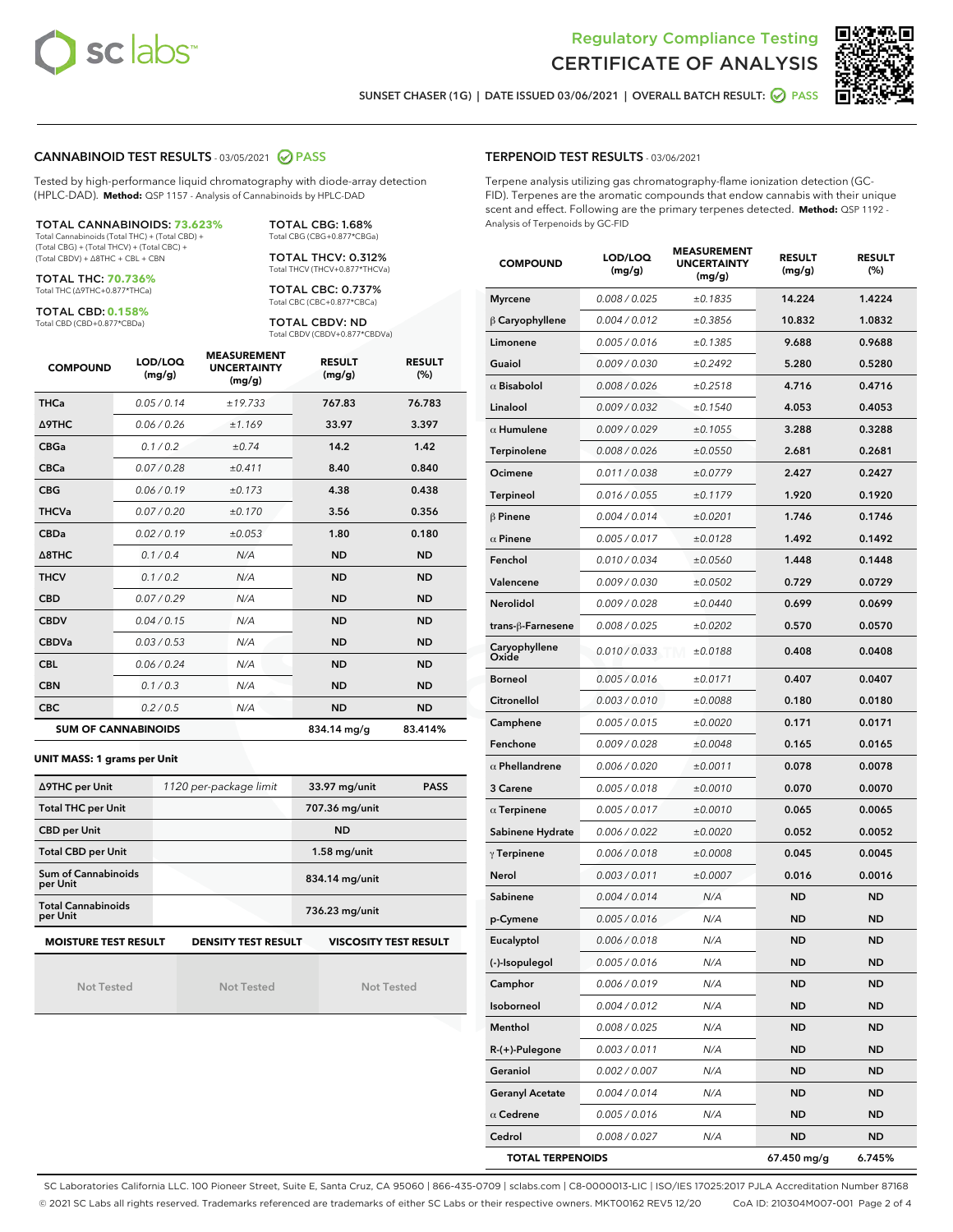



SUNSET CHASER (1G) | DATE ISSUED 03/06/2021 | OVERALL BATCH RESULT: ● PASS

# CATEGORY 1 PESTICIDE TEST RESULTS - 03/06/2021 2 PASS

Pesticide and plant growth regulator analysis utilizing high-performance liquid chromatography-mass spectrometry (HPLC-MS) or gas chromatography-mass spectrometry (GC-MS). \*GC-MS utilized where indicated. **Method:** QSP 1212 - Analysis of Pesticides and Mycotoxins by LC-MS or QSP 1213 - Analysis of Pesticides by GC-MS

| <b>COMPOUND</b>             | LOD/LOQ<br>$(\mu g/g)$ | <b>ACTION</b><br><b>LIMIT</b><br>$(\mu g/g)$ | <b>MEASUREMENT</b><br><b>UNCERTAINTY</b><br>$(\mu g/g)$ | <b>RESULT</b><br>$(\mu g/g)$ | <b>RESULT</b> |
|-----------------------------|------------------------|----------------------------------------------|---------------------------------------------------------|------------------------------|---------------|
| Aldicarb                    | 0.03 / 0.08            | $\ge$ LOD                                    | N/A                                                     | <b>ND</b>                    | <b>PASS</b>   |
| Carbofuran                  | 0.02/0.05              | $>$ LOD                                      | N/A                                                     | <b>ND</b>                    | <b>PASS</b>   |
| Chlordane*                  | 0.03 / 0.08            | $\ge$ LOD                                    | N/A                                                     | <b>ND</b>                    | <b>PASS</b>   |
| Chlorfenapyr*               | 0.03/0.10              | $>$ LOD                                      | N/A                                                     | <b>ND</b>                    | <b>PASS</b>   |
| Chlorpyrifos                | 0.02 / 0.06            | $\ge$ LOD                                    | N/A                                                     | <b>ND</b>                    | <b>PASS</b>   |
| Coumaphos                   | 0.02 / 0.07            | $\ge$ LOD                                    | N/A                                                     | <b>ND</b>                    | <b>PASS</b>   |
| Daminozide                  | 0.02 / 0.07            | $\ge$ LOD                                    | N/A                                                     | <b>ND</b>                    | <b>PASS</b>   |
| <b>DDVP</b><br>(Dichlorvos) | 0.03/0.09              | $\ge$ LOD                                    | N/A                                                     | <b>ND</b>                    | <b>PASS</b>   |
| Dimethoate                  | 0.03/0.08              | $>$ LOD                                      | N/A                                                     | <b>ND</b>                    | <b>PASS</b>   |
| Ethoprop(hos)               | 0.03/0.10              | $\ge$ LOD                                    | N/A                                                     | <b>ND</b>                    | <b>PASS</b>   |
| Etofenprox                  | 0.02 / 0.06            | $\ge$ LOD                                    | N/A                                                     | <b>ND</b>                    | <b>PASS</b>   |
| Fenoxycarb                  | 0.03 / 0.08            | $\ge$ LOD                                    | N/A                                                     | <b>ND</b>                    | <b>PASS</b>   |
| Fipronil                    | 0.03/0.08              | $>$ LOD                                      | N/A                                                     | <b>ND</b>                    | <b>PASS</b>   |
| Imazalil                    | 0.02 / 0.06            | $\ge$ LOD                                    | N/A                                                     | <b>ND</b>                    | <b>PASS</b>   |
| Methiocarb                  | 0.02 / 0.07            | $\ge$ LOD                                    | N/A                                                     | <b>ND</b>                    | <b>PASS</b>   |
| Methyl<br>parathion         | 0.03/0.10              | $\ge$ LOD                                    | N/A                                                     | <b>ND</b>                    | <b>PASS</b>   |
| <b>Mevinphos</b>            | 0.03/0.09              | $>$ LOD                                      | N/A                                                     | <b>ND</b>                    | <b>PASS</b>   |
| Paclobutrazol               | 0.02 / 0.05            | $\ge$ LOD                                    | N/A                                                     | <b>ND</b>                    | <b>PASS</b>   |
| Propoxur                    | 0.03/0.09              | $\ge$ LOD                                    | N/A                                                     | <b>ND</b>                    | <b>PASS</b>   |
| Spiroxamine                 | 0.03 / 0.08            | $\ge$ LOD                                    | N/A                                                     | <b>ND</b>                    | <b>PASS</b>   |
| Thiacloprid                 | 0.03/0.10              | $\ge$ LOD                                    | N/A                                                     | <b>ND</b>                    | <b>PASS</b>   |

#### CATEGORY 2 PESTICIDE TEST RESULTS - 03/06/2021 @ PASS

| <b>COMPOUND</b>   | LOD/LOQ<br>$(\mu g/g)$ | <b>ACTION</b><br><b>LIMIT</b><br>$(\mu g/g)$ | <b>MEASUREMENT</b><br><b>UNCERTAINTY</b><br>$(\mu g/g)$ | <b>RESULT</b><br>$(\mu g/g)$ | <b>RESULT</b> |
|-------------------|------------------------|----------------------------------------------|---------------------------------------------------------|------------------------------|---------------|
| Abamectin         | 0.03/0.10              | 0.1                                          | N/A                                                     | <b>ND</b>                    | <b>PASS</b>   |
| Acephate          | 0.02/0.07              | 0.1                                          | N/A                                                     | <b>ND</b>                    | <b>PASS</b>   |
| Acequinocyl       | 0.02/0.07              | 0.1                                          | N/A                                                     | <b>ND</b>                    | <b>PASS</b>   |
| Acetamiprid       | 0.02/0.05              | 0.1                                          | N/A                                                     | <b>ND</b>                    | <b>PASS</b>   |
| Azoxystrobin      | 0.02/0.07              | 0.1                                          | N/A                                                     | <b>ND</b>                    | <b>PASS</b>   |
| <b>Bifenazate</b> | 0.01/0.04              | 0.1                                          | N/A                                                     | <b>ND</b>                    | <b>PASS</b>   |
| <b>Bifenthrin</b> | 0.02/0.05              | 3                                            | N/A                                                     | <b>ND</b>                    | <b>PASS</b>   |
| <b>Boscalid</b>   | 0.03/0.09              | 0.1                                          | N/A                                                     | <b>ND</b>                    | <b>PASS</b>   |

# CATEGORY 2 PESTICIDE TEST RESULTS - 03/06/2021 continued

| <b>COMPOUND</b>               | <b>LOD/LOQ</b><br>$(\mu g/g)$ | <b>ACTION</b><br><b>LIMIT</b><br>$(\mu g/g)$ | <b>MEASUREMENT</b><br><b>UNCERTAINTY</b><br>(µg/g) | <b>RESULT</b><br>(µg/g) | <b>RESULT</b> |
|-------------------------------|-------------------------------|----------------------------------------------|----------------------------------------------------|-------------------------|---------------|
| Captan                        | 0.19/0.57                     | 0.7                                          | N/A                                                | <b>ND</b>               | <b>PASS</b>   |
| Carbaryl                      | 0.02 / 0.06                   | 0.5                                          | N/A                                                | ND                      | <b>PASS</b>   |
| Chlorantranilip-<br>role      | 0.04/0.12                     | 10                                           | N/A                                                | ND                      | <b>PASS</b>   |
| Clofentezine                  | 0.03/0.09                     | 0.1                                          | N/A                                                | ND                      | <b>PASS</b>   |
| Cyfluthrin                    | 0.12 / 0.38                   | $\overline{c}$                               | N/A                                                | ND                      | <b>PASS</b>   |
| Cypermethrin                  | 0.11 / 0.32                   | 1                                            | N/A                                                | ND                      | <b>PASS</b>   |
| <b>Diazinon</b>               | 0.02 / 0.05                   | 0.1                                          | N/A                                                | ND                      | PASS          |
| Dimethomorph                  | 0.03 / 0.09                   | 2                                            | N/A                                                | ND                      | <b>PASS</b>   |
| Etoxazole                     | 0.02 / 0.06                   | 0.1                                          | N/A                                                | ND                      | <b>PASS</b>   |
| Fenhexamid                    | 0.03 / 0.09                   | 0.1                                          | N/A                                                | ND                      | <b>PASS</b>   |
| Fenpyroximate                 | 0.02 / 0.06                   | 0.1                                          | N/A                                                | ND                      | <b>PASS</b>   |
| Flonicamid                    | 0.03 / 0.10                   | 0.1                                          | N/A                                                | ND                      | <b>PASS</b>   |
| Fludioxonil                   | 0.03/0.10                     | 0.1                                          | N/A                                                | ND                      | PASS          |
| Hexythiazox                   | 0.02 / 0.07                   | 0.1                                          | N/A                                                | ND                      | <b>PASS</b>   |
| Imidacloprid                  | 0.04 / 0.11                   | 5                                            | N/A                                                | ND                      | <b>PASS</b>   |
| Kresoxim-methyl               | 0.02 / 0.07                   | 0.1                                          | N/A                                                | ND                      | <b>PASS</b>   |
| <b>Malathion</b>              | 0.03 / 0.09                   | 0.5                                          | N/A                                                | ND                      | <b>PASS</b>   |
| Metalaxyl                     | 0.02 / 0.07                   | 2                                            | N/A                                                | ND                      | <b>PASS</b>   |
| Methomyl                      | 0.03 / 0.10                   | 1                                            | N/A                                                | ND                      | PASS          |
| Myclobutanil                  | 0.03 / 0.09                   | 0.1                                          | N/A                                                | ND                      | <b>PASS</b>   |
| Naled                         | 0.02 / 0.07                   | 0.1                                          | N/A                                                | ND                      | <b>PASS</b>   |
| Oxamyl                        | 0.04 / 0.11                   | 0.5                                          | N/A                                                | ND                      | PASS          |
| Pentachloronitro-<br>benzene* | 0.03 / 0.09                   | 0.1                                          | N/A                                                | ND                      | <b>PASS</b>   |
| Permethrin                    | 0.04 / 0.12                   | 0.5                                          | N/A                                                | ND                      | <b>PASS</b>   |
| Phosmet                       | 0.03/0.10                     | 0.1                                          | N/A                                                | ND                      | <b>PASS</b>   |
| Piperonylbu-<br>toxide        | 0.02 / 0.07                   | 3                                            | N/A                                                | ND                      | <b>PASS</b>   |
| Prallethrin                   | 0.03 / 0.08                   | 0.1                                          | N/A                                                | ND                      | <b>PASS</b>   |
| Propiconazole                 | 0.02 / 0.07                   | 0.1                                          | N/A                                                | ND                      | <b>PASS</b>   |
| Pyrethrins                    | 0.04 / 0.12                   | 0.5                                          | N/A                                                | ND                      | PASS          |
| Pyridaben                     | 0.02 / 0.07                   | 0.1                                          | N/A                                                | ND                      | <b>PASS</b>   |
| Spinetoram                    | 0.02 / 0.07                   | 0.1                                          | N/A                                                | ND                      | <b>PASS</b>   |
| Spinosad                      | 0.02 / 0.07                   | 0.1                                          | N/A                                                | ND                      | <b>PASS</b>   |
| Spiromesifen                  | 0.02 / 0.05                   | 0.1                                          | N/A                                                | ND                      | <b>PASS</b>   |
| Spirotetramat                 | 0.02 / 0.06                   | 0.1                                          | N/A                                                | ND                      | <b>PASS</b>   |
| Tebuconazole                  | 0.02 / 0.07                   | 0.1                                          | N/A                                                | ND                      | <b>PASS</b>   |
| Thiamethoxam                  | 0.03 / 0.10                   | 5                                            | N/A                                                | ND                      | <b>PASS</b>   |
| Trifloxystrobin               | 0.03 / 0.08                   | 0.1                                          | N/A                                                | ND                      | <b>PASS</b>   |